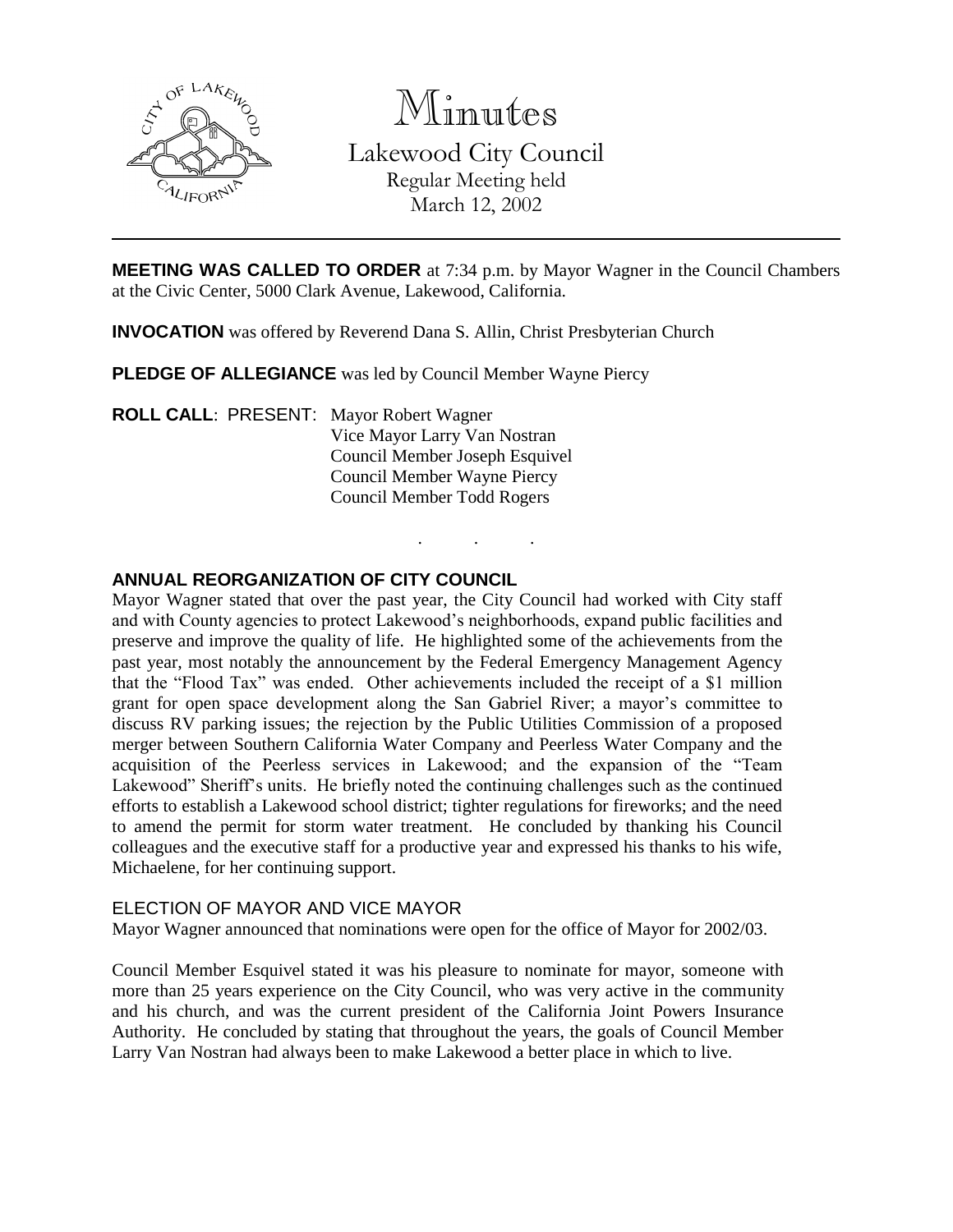City Council Minutes March 12, 2002 Page 2

# **ANNUAL REORGANIZATION OF CITY COUNCIL** - Continued

COUNCIL MEMBER ESQUIVEL NOMINATED LARRY VAN NOSTRAN TO SERVE AS MAYOR. THERE BEING NO OBJECTION, LARRY VAN NOSTRAN WAS DECLARED MAYOR BY ACCLAMATION.

Mayor Van Nostran presented outgoing Mayor Wagner with a plaque and scrapbook commemorating his year of service as Mayor. Mayor Van Nostran also presented Mrs. Michaelene Wagner with a bouquet of flowers in recognition of her support for her husband and the many demands made on their time during his year as mayor.

Mayor Van Nostran stated that there were a lot of major and complex issues facing the City Council in the coming year that could be handled successfully with all five council members working together. Such issues as continued State threats to local finances, through vehicle license fee and sales tax revenue, and land use authority, with high-density/low-income housing regulations; cost of storm water regulations intended to make flood control channel waters "fishable, swimmable and drinkable" which could carry a \$53 billion price tag; economic development efforts to bring the Target store project in on schedule, the consideration of a Kohl's department store locating in Lakewood, and the development of the Boeing property on the Lakewood/Long Beach border; meeting with school leaders on district reorganization; continued law enforcement improvements, like the Lakewood Mall deputies and the PAVE neighborhood patrol program; and the special needs of eastern Lakewood to address housing and law enforcement needs.

Mayor Van Nostran announced that nominations were open for the office of Vice Mayor.

Council Member Piercy stated he was pleased to nominate Joe Esquivel to serve as Vice Mayor. He stated that Council Member Esquivel was a proven leader who had served on the City Council since 1990 and was the current president of the California Contract Cities Association.

COUNCIL MEMBER PIERCY NOMINATED JOSEPH ESQUIVEL TO SERVE AS VICE MAYOR. UPON ROLL CALL VOTE, THE MOTION WAS APPROVED:

AYES: COUNCIL MEMBERS: Rogers, Esquivel, Piercy, Wagner and Van Nostran NAYS: COUNCIL MEMBERS: None

# **ROUTINE ITEMS:**

COUNCIL MEMBER WAGNER MOVED AND COUNCIL MEMBER PIERCY SECONDED TO APPROVE ROUTINE ITEMS 1 THROUGH 3.

. . .

- RI-1 Approval of Minutes of the Meeting held February 26, 2002
- RI-2 Approval of Personnel Transactions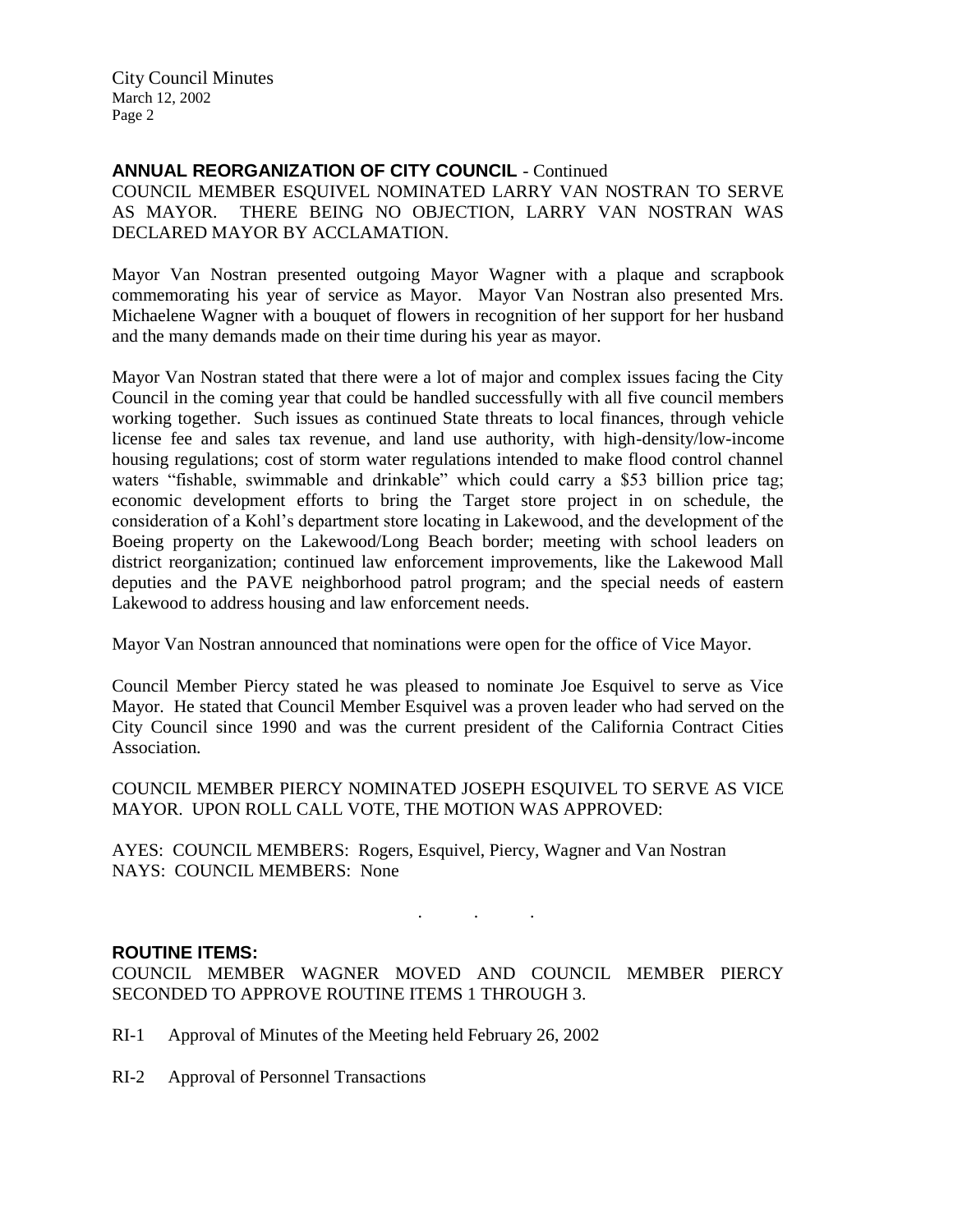City Council Minutes March 12, 2002 Page 3

#### **ROUTINE ITEMS:** Continued

RI-3 Approval of Registers of Demands dated February 21, and February 28, 2002

UPON ROLL CALL VOTE, THE MOTION WAS APPROVED:

AYES: COUNCIL MEMBERS: Rogers, Esquivel, Piercy, Wagner and Van Nostran NAYS: COUNCIL MEMBERS: None

# **2.1 • ADOPTION OF SIGNATURE RESOLUTIONS**

COUNCIL MEMBER WAGNER MOVED AND COUNCIL MEMBER ROGERS SECONDED TO ADOPT RESOLUTIONS NO. 2002-7 THROUGH NO. 2002-9.

. . .

RESOLUTION NO. 2002-7; A RESOLUTION OF THE CITY COUNCIL OF THE CITY OF LAKEWOOD AUTHORIZING THE CITY TREASURER TO DEPOSIT FUNDS FOR SAFEKEEPING AND INVESTMENT AND AUTHORIZING WITHDRAWAL OF FUNDS FROM DEPOSITORIES

RESOLUTION NO. 2002-8; A RESOLUTION OF THE CITY COUNCIL OF THE CITY OF LAKEWOOD AUTHORIZING THE USE OF THE FACSIMILE SIGNATURE OF L.H. VAN NOSTRAN, MAYOR, IN THE EXECUTION OF PUBLIC SECURITIES AND INSTRUMENTS OF PAYMENT

RESOLUTION NO. 2002-9; A RESOLUTION OF THE CITY COUNCIL OF THE CITY OF LAKEWOOD AUTHORIZING THE USE OF THE FACSIMILE SIGNATURE OF JOSEPH ESQUIVEL, MAYOR PRO TEM, IN THE EXECUTION OF PUBLIC SECURITIES AND INSTRUMENTS OF PAYMENT

UPON ROLL CALL VOTE, THE MOTION WAS APPROVED:

AYES: COUNCIL MEMBERS: Rogers, Esquivel, Piercy, Wagner and Van Nostran NAYS: COUNCIL MEMBERS: None

# **2.2 • GARBAGE, WASTE AND REFUSE COLLECTION AND DISPOSAL**

ORDINANCE NO. 2002-4; AN ORDINANCE OF THE CITY COUNCIL OF THE CITY OF LAKEWOOD AMENDING CHAPTER 3 OF ARTICLE V OF THE LAKEWOOD MUNICIPAL CODE PERTAINING TO GARBAGE, WASTE AND REFUSE COLLECTION AND DISPOSAL was read by the City Clerk.

. . .

COUNCIL MEMBER WAGNER MOVED AND COUNCIL MEMBER PIERCY SECONDED TO WAIVE FURTHER READING OF ORDINANCE NO. 2002-4.